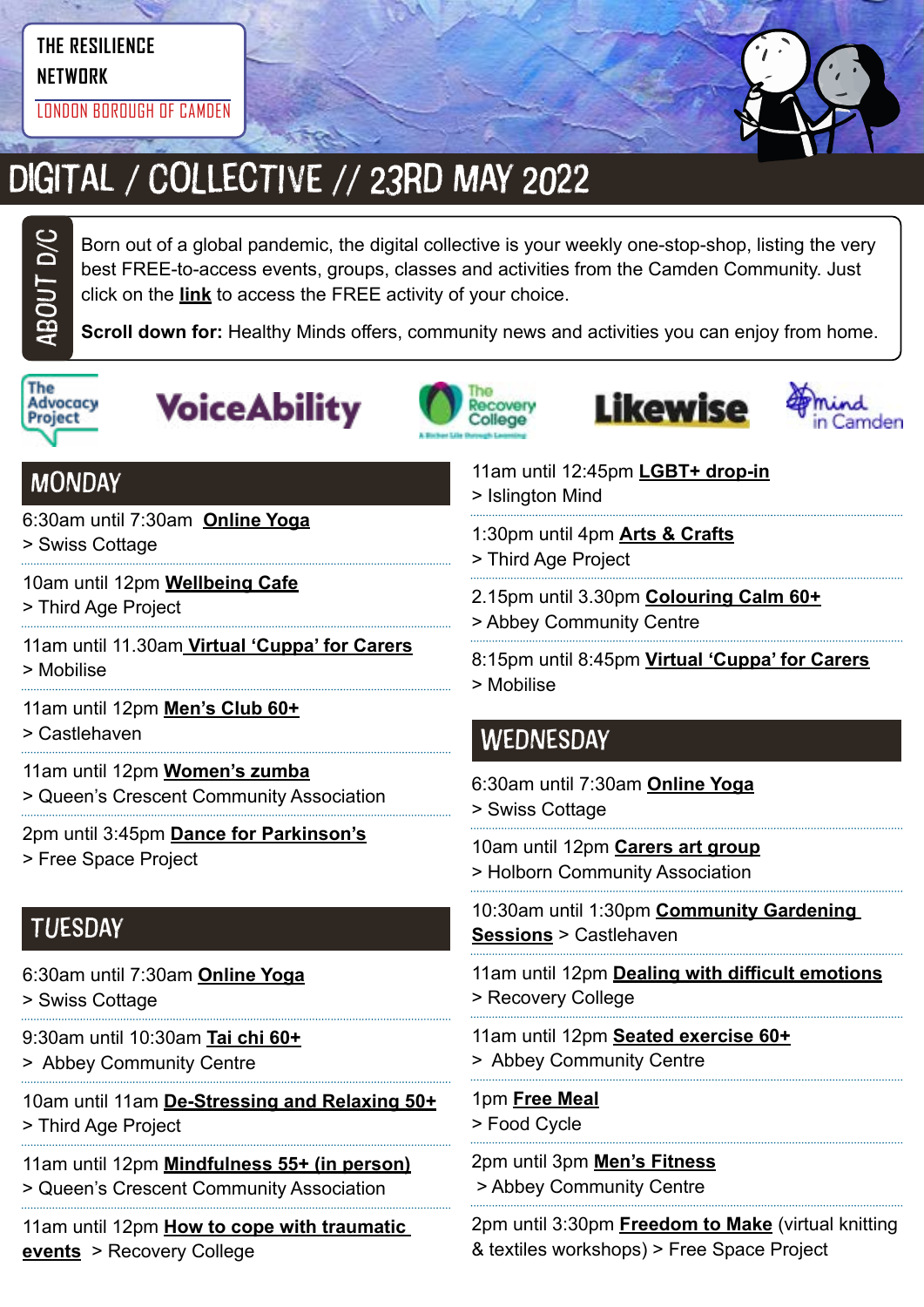4pm until 4.30pm **[Virtual 'Cuppa' for Carers](https://www.mobiliseonline.co.uk/cuppa)** > Mobilise

- 6:30pm until 7:30pm **[Legal Advice Drop in](https://posp.co.uk/social-justice/legal-drop-in/)** > Parish of Old St Pancras
- 8:15pm **[Lesbian Discussion Group](https://www.lesbiandiscussiongroup.com/)**  $>1$  DG

### **THURSDAY**

6:30am until 7:30am **[Online Yoga](https://yourswiss.org/)** > Swiss Cottage

10am until 11:30pm **[Discovering the digital world:](https://www.candi.nhs.uk/our-services/education-and-employment/recovery-college)  [tools to improve your wellbeing](https://www.candi.nhs.uk/our-services/education-and-employment/recovery-college)**

> Recovery College

10:30am until 11:30am **[Yoga 60+](https://www.castlehaven.org.uk/whats-on/event/2561/)** > Castlehaven

11am until 11:30pm **[Virtual 'Cuppa' for Carers](https://www.mobiliseonline.co.uk/cuppa)** > Mobilise

11am until 12pm **[Breathing for Wellbeing](https://www.freespaceproject.org/blog/guidedmeditation-57c8e)** > Free Space Project

11am until 12pm **[Health checks](https://twitter.com/QCCA_ltd/status/1441030606608027653/photo/1)** > Queen's Crescent Community Association

11:30am until 12:30pm **[Women's yoga](https://twitter.com/QCCA_ltd/status/1441030606608027653/photo/1)** > Queen's Crescent Community Association

1:30pm until 2pm **[LGBT+ yoga](https://www.islingtonmind.org.uk/our-services/outcome/)** > Islington Mind

 $\rightarrow$ 

try it out

3pm until 4pm **[Re-cycle-art class](https://abbeycc-kilburn.org.uk/wp-content/uploads/2020/03/January-2022-programme.pdf) 60+** > Abbey Community Centre

7:30pm until 8:30pm **[Online quiz](https://www.mentalhealthcamden.co.uk/events/22/02/healthy-minds-healthy-bods-online-quiz)**

> Healthy Minds, Healthy Bods

#### FRIDAY

6:30am until 7:30am **[Online Yoga](https://yourswiss.org/)**

> Swiss Cottage

11am until 12pm **[Mindfulness 55+ \(online/phone\)](https://twitter.com/QCCA_ltd/status/1514271932044255238)** > Queen's Crescent Community Association

4pm until 4:30pm **[Virtual Cuppa for Carers](https://www.mobiliseonline.co.uk/cuppa)** > Mobilise

## **SATURDAY**

11am until 1pm [Tree ID walk in Highgate Wood](https://www.heath-hands.org.uk/whatson/guided-walk-trees-of-highgate-wood) > Heath Hands 1pm **[Free Meal](https://www.foodcycle.org.uk/location/london-finsbury-park/)**

> Food Cycle

# **SUNDAY**

10am until 11:30pm **[Forest bathing in Hampstead](https://www.heath-hands.org.uk/whatson/forestbathing29may)  [Heath](https://www.heath-hands.org.uk/whatson/forestbathing29may)** > Heath Hands



#### [Find a parklet near you](https://parkletsacrosscamden.commonplace.is/)

[Social activities for over 65s](https://northlondoncares.org.uk/social-clubs#)

[Healthy Minds Healthy Bods monthly mental health packs](https://www.hmhb2016.org.uk/copy-of-monthly-health-packs-may-21)

[Learn a language for free](https://jointoucan.com/?utm_source=twitter&utm_medium=cpc&utm_campaign=toucan-2-wt&twclid=11512072843810332675)

[Community green space in Camden Town](https://twitter.com/CCA_Camden/status/1509146355465428994)

[City of Women London](file:https://www.cityofwomenlondon.org/)

[Borrow Box library app](file:https://www.borrowbox.com/)

[Pop-up Gallery - Our New World](https://www.internationalwomensday.com/Activity/17304/Pop-up-Gallery-Our-New-World)